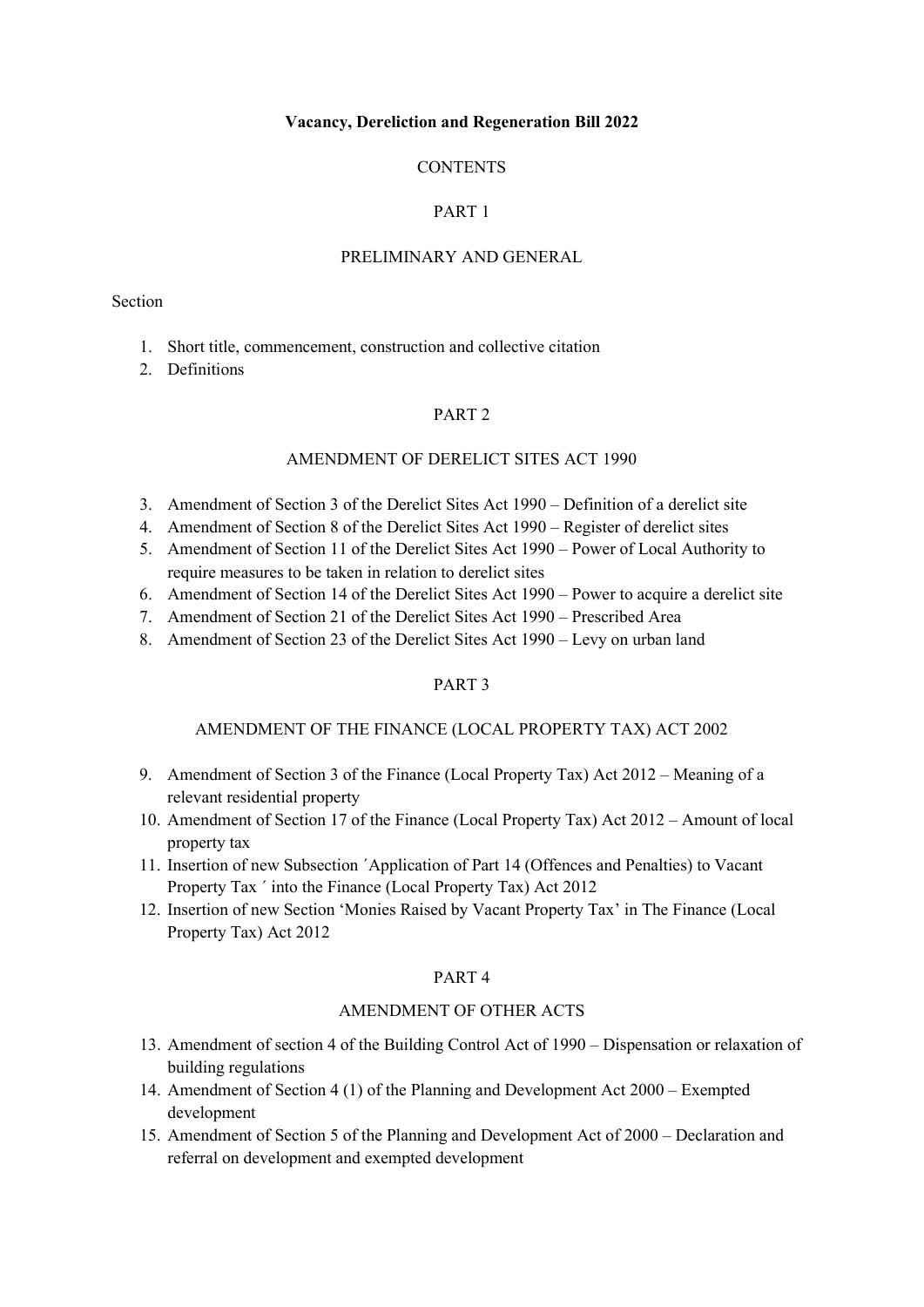### ACTS REFERRRED TO

The Derelict Sites Act 1990 The Finance (Local Property Tax) Act 2012 The Building Control Act 1990 The Planning and Development Act 2000 Affordable Housing Act 2021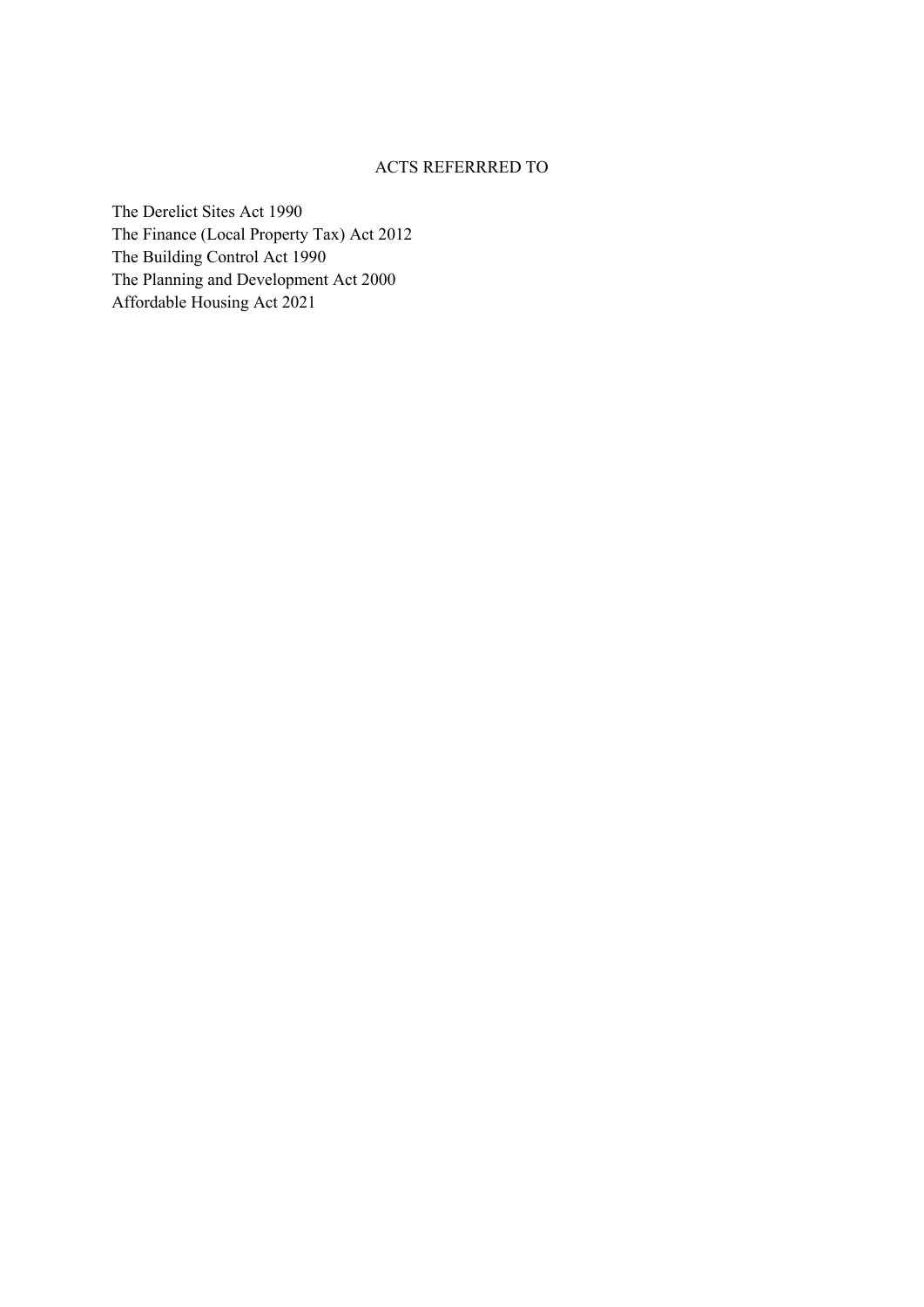## **Vacancy, Dereliction and Regeneration Bill 2022**

A Bill to provide for identification, management, restoration and bringing back to use of derelict buildings, to apply a tax to derelict buildings and vacant homes to stimulate regeneration and occupancy, and provide financial support to local authorities to implement certain objectives in the Affordable Housing Act 2021, to simplify and expedite applications to refurbish or change the use of upper floors or 'over the shop' for residential use by establishing in each Local authority a special planning and building control approval system to be called a Town Centres First application process.

## **be it enacted by the Oireachtas as follows:**

## PART 1

## PRELIMINARY AND GENERAL

### **Short title, commencement, construction and collective citation**

1. (1) This Act may be cited as Vacancy, Dereliction and Regeneration Act 2022

(2) This Act shall come into operation on such day or days as the Minister for Housing, Local Government and Heritage may by order or orders appoint either generally or with reference to any particular purpose or provision and different days may be so appointed for different purposes or different provisions.

## **Definitions**

2. In this  $Act -$ 

"authorised person" is as defined in Section 13 of this Act, and means a person who is  $-$ 

(I) independent of the building owner or their agent, and (II) is not an employee of the local authority or another public body, must be placed on a list of authorised persons, the specifications for which shall be determined by guidelines issued to the planning authorities by the Minister;

"Building Control Regulations'' mean the Building Control Regulations 1990 to 2021;

"Building Regulations" mean the Building Regulations 1997 to 2021;

"declaration" means—

(a) a declaration by a planning authority under section 4 of the Building Control Act 1990 for a dispensation from, or a relaxation of, a requirement of Building Regulations,

(b) a declaration by a planning authority under section 5 of the Building Control Act 1990 for a dispensation from, or a relaxation of, a requirement of Building Regulations in relation to specified works or material,

(c) a fire safety certificate or revised fire safety certificate or regularisation certificate,

(d) a disability access certificate or revised disability access certificate, or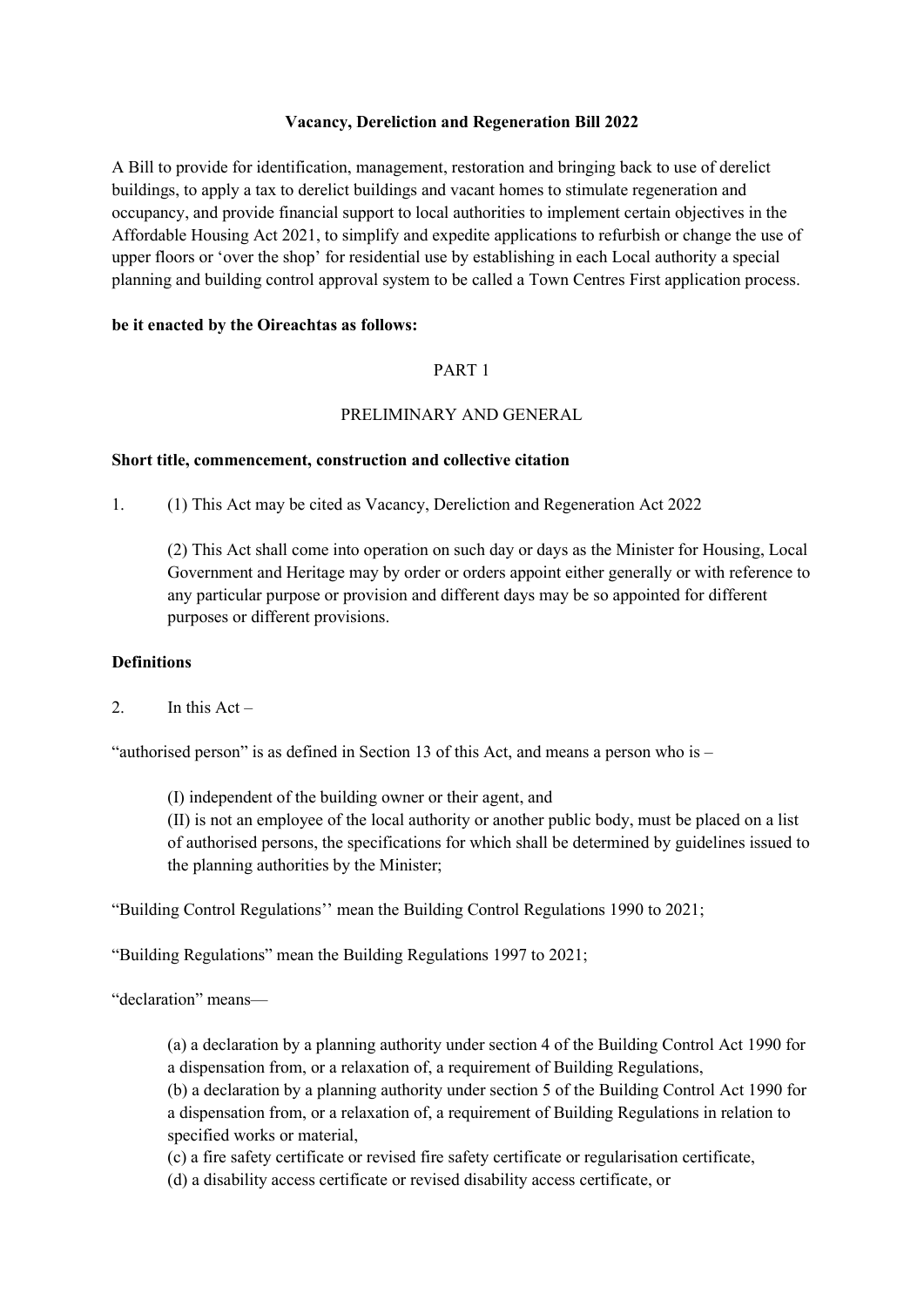(e) a commencement notice, certifications of compliance and certification of completion as specified by the Building Control Regulations 1990 to 2017 issued by a planning authority;

"Department" means the Department of Housing, Local Government and Heritage

'designated centre' is as defined in the Health Act 2007, and means an institution -

(a) at which residential services are provided by the Executive, a service provider or a person that is not a service provider but who receives assistance under section 39 of the Health Act 2004 or under section 10 of the Child Care Act 1991 (i) in accordance with the Child Care Act 1991 (ii) to persons with disabilities, in relation to their disabilities, or (iii) to other dependent persons, in relation to their dependencies, or (b) that is a nursing home as defined in section 2 of the Health (Nursing Homes) Act 1990, but does not include any of the following: (i) a centre registered by the Mental Health Commission; (ii) an institution managed by or on behalf of a Minister of the Government; (iii) that part of an institution in which the majority of persons being cared for and maintained are being treated for acute illness or provided with palliative care; (iv) an institution primarily used for the provision of educational, cultural, recreational, leisure, social or physical activities; (v) a special care unit; (vi) a children detention school as defined in section 3 of the Children Act 2000

'development plan' means a development plan under Section 9 (1) of the Planning and Development Act 2000, and means –

the plan that Local Authorities are required to publish every six years as per Section 10 (1) of the Planning and Development Act 2000,

'dwelling' is as defined in the Affordable Housing Act 2021 and means -

any building or part of a building occupied or intended for occupation as a normal place of residence and includes any out-office, yard, garden or other land and any easements, rights and privileges appurtenant thereto or usually enjoyed therewith and includes a house, flat, apartment or maisonette;

"Minister" means the Minister for Housing, Local Government and Heritage;

"(m), (n) or (o) development" is development exempted from certain building control and planning applications, as specified in Part 4, Section 14 of this Act;

"older structure" means any structure completed before 1 June 1992;

"planning application" means—

(a) an application to a planning authority under Section 34 of the Planning and Development Act 2000,

(b) a referral to a planning authority or An Bord Pleanála for a declaration under section 5 of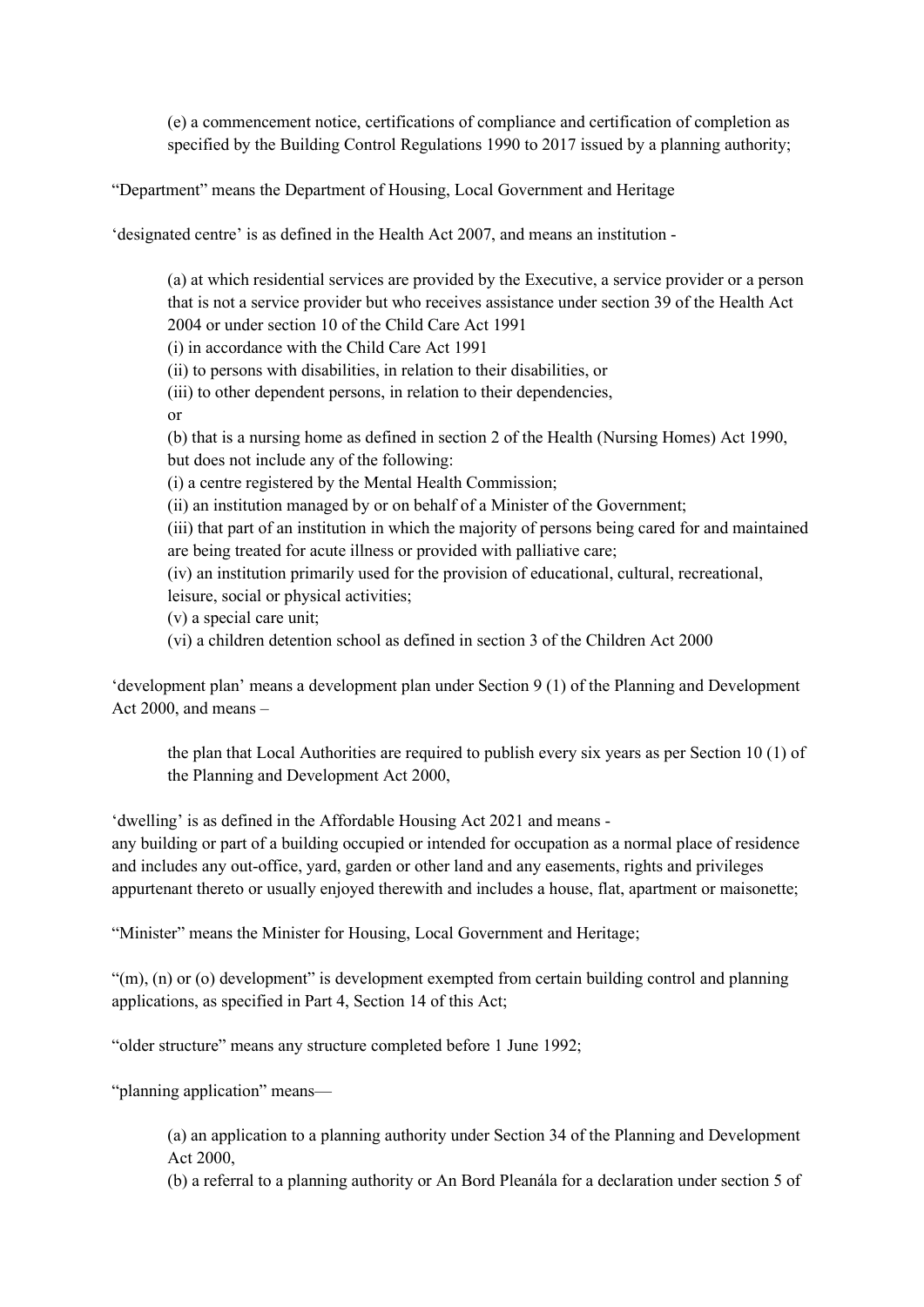the Planning and Development Act 2000, or (c) a request to a planning authority or An Bord Pleanála for a declaration under section 57 of the Planning and Development Act 2000;

'Site' means any area of land on a map identified by a Local Authority;

"section 5 declaration" means a declaration by a planning authority or An Bord Pleanála under section 5 of the Planning and Development Act 2000;

"Town Centres First application" means an application for development as specified in Part 4, Section 14 (m) (n) and (o) of this Act.

"Town Centres First application panel" means the building control and planning application panel that will administer the Town Centres First applications process, as established under section 15 of this Act;

"upper floor" means all floors above the floor level at which the entrance is to the structure.

## PART 2

# AMENDMEMNT OF THE DERELICT SITES ACT 1990

### **Amendment of Section 3 of the Derelict Sites Act 1990 – Definition of a derelict site**

3. Section 3 of the Derelict Sites Act 1990 is amended –

(a) by the substitution of the following for Section  $3 -$ Definition of a derelict site

(1) In this section "derelict site" means any site in an urban area which has a building, structure or dwelling on it, or part of a building, structure or dwelling on it, and which can be described as  $(a)$ ,  $(b)$ ,  $(c)$  or  $(d)$ ;

(a) the condition of the site is such that it detracts, or is likely to detract, to a material degree from the amenity, character or appearance of land in the neighbourhood of the site in question because of –

> (i) the existence on the site in question of structures which are in a neglected, ruinous, derelict or dangerous condition, or

(ii) the neglected, unsightly or objectionable condition of the site or any structures on the site in question, or

(iii) the presence, deposit or collection on the land in question of any litter, rubbish, debris or waste, except where the presence, deposit or collection of such litter, rubbish, debris or waste results from the exercise of a right conferred by the Waste Management Act 1996 or any other statute or by common law.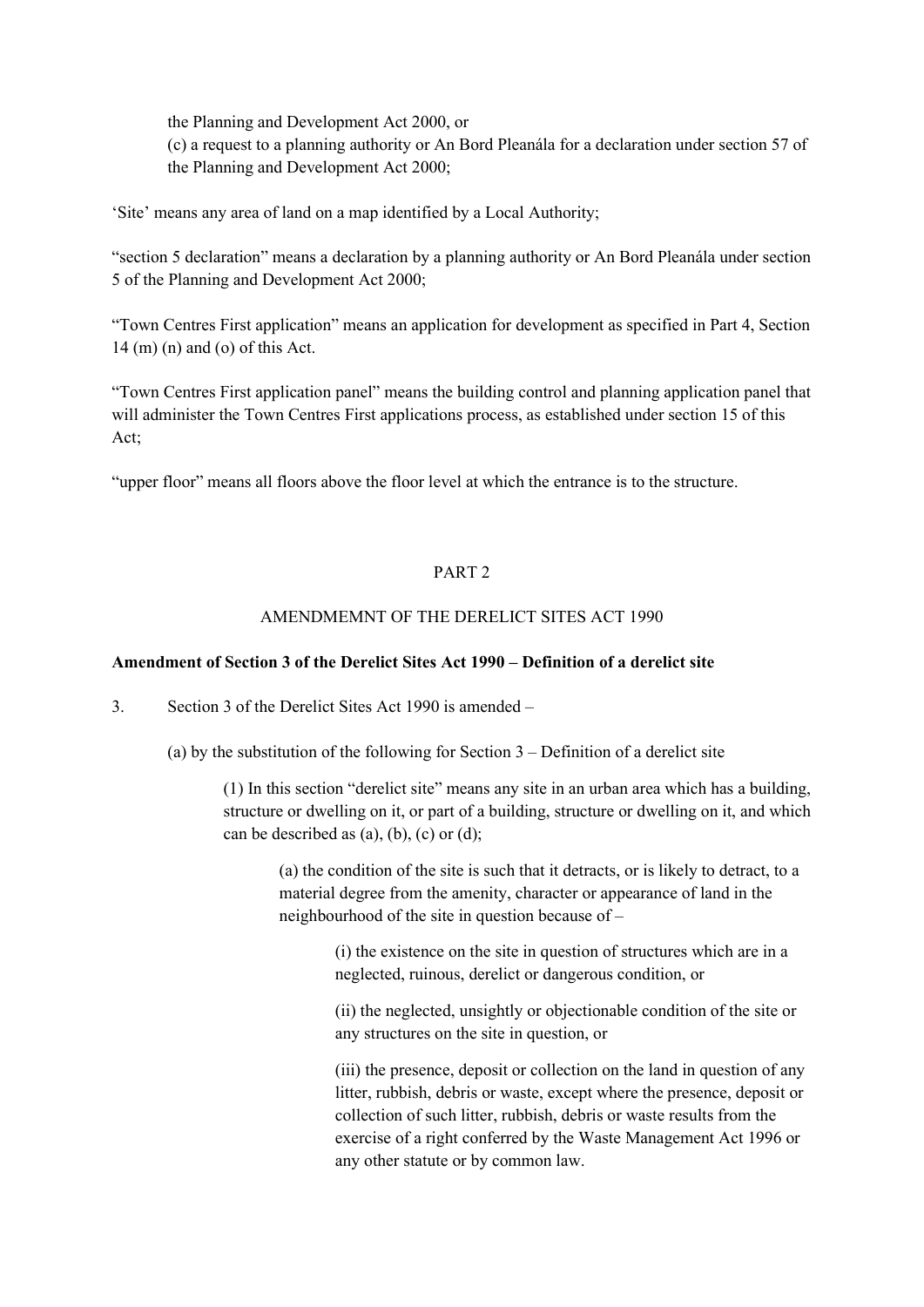(b) doors, windows or entryways on the site are permanently blocked or boarded up such that the site is not in a habitable state.

(c) the site has not been adequately maintained or has been damaged, such that it is incapable of development for beneficial use without some remedial works.

(d) the site has been disconnected from electricity or water services for a period of two years or more.

(2) If a site is defined as derelict as per Section 3 (1), the site may be exempted from the derelict sites register as defined in Section 8 if the Local Authority is satisfied that its use contributes to the social, community and cultural development of the Local Authority area.

#### **Amendment of Section 8 of the Derelict Sites Act 1990 – Register of derelict sites**

4. Section 8 of the Derelict Sites Act 1990 is amended –

(a) in Section 8 (1) by the replacement of "in their opinion, is a derelict site" with "is a derelict site as defined in Section 3" in paragraph (a)

(b) in Section 8 (1) by insertion of the following two new paragraphs (g) and (h) after paragraph  $(1)(f)$ .

"(g) particulars of the amount of monies due under the derelict sites tax as per Section 23.

(h) a summary of the planning history of the site and a description of the current zoning of the land if applicable."

(c) in section 8 (2) by deleting all text after 'make such entry' and including the following subsection after subsection (2)

"(2A) If the identity of such a person is not available on public records and cannot be ascertained by the local authority through reasonable measures then the local authority shall place a copy of said notice at all entrances to the site for a period of 8 weeks and place a notice in local or national media and on social media seeking to contact the owner."

- (d) in section 8 (4) by deleting paragraphs (a) and (b)
- (e) in section 8 by including the following new subsection after subsection 8 (9)

 $(8)(10)$  The register, and the process by which the sites are entered onto the register, shall be made publicly available online on the local authority's website."

# **Amendment of Section 11 of the Derelict Sites Act 1990 – Power of Local Authority to require measures to be taken in relation to derelict sites**

5. Section 11 of the Derelict Sites Act 1990 is amended –

(a) in Section 11 (1) by the insertion of the following subsection after subsection  $11(1)$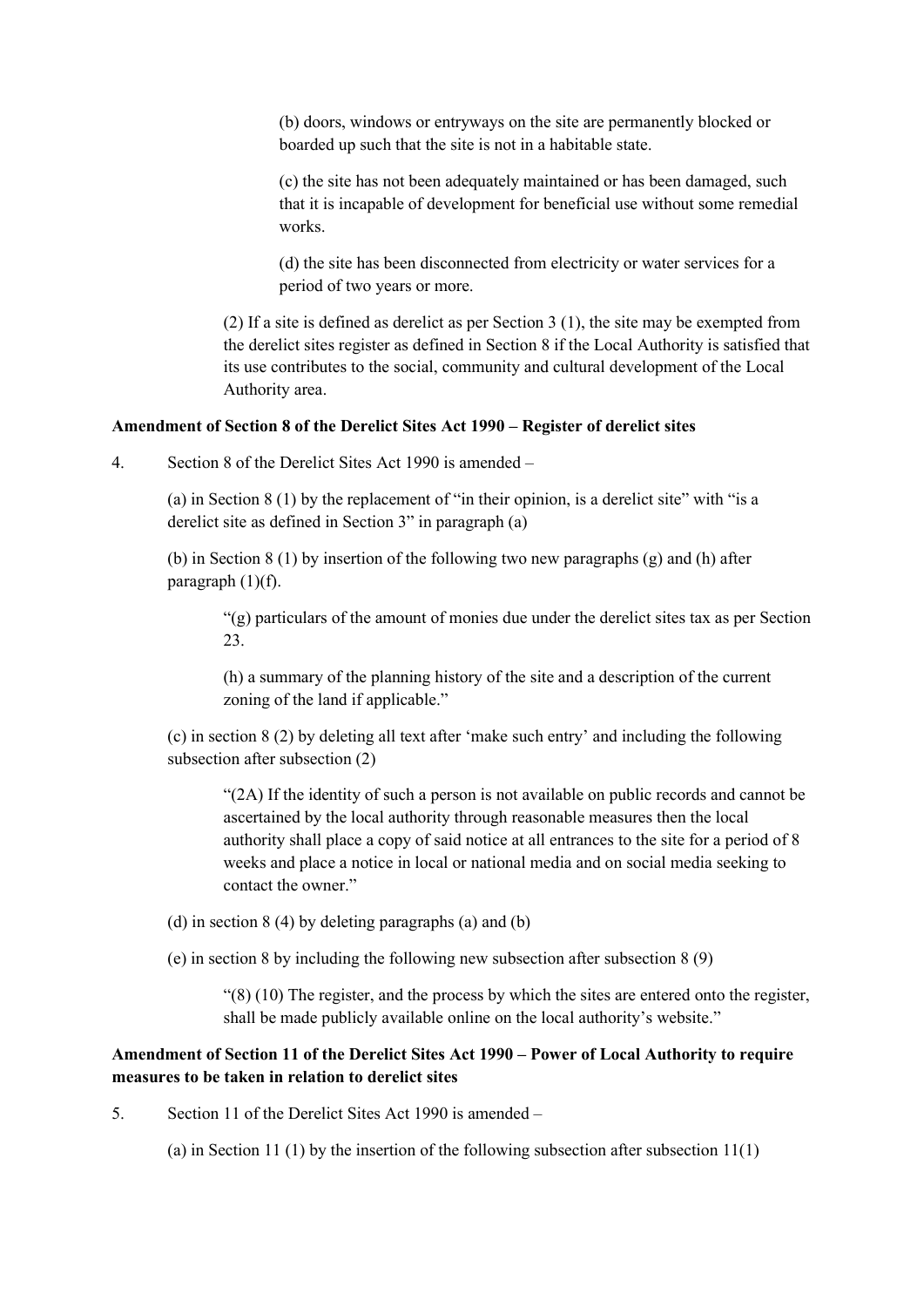"(1A) if the identity of such a person is not available on public records and cannot be ascertained by the local authority through reasonable measures then the local authority shall place a copy of said notice at all entrances to the site for a period of 8 weeks and place a notice in local or national media and on social media seeking to contact the owner."

(b) in Section 11 (2)(c) to replace 'one month' with 'six months'

### **Amendment of Section 14 of the Derelict Sites Act 1990** – **Power to acquire a derelict site**

6. Section 14 of the Derelict Sites Act 1990 is amended –

(a) by the substitution of the following for section 14 – Power to acquire a derelict site

"(1) Where a site is admitted to the register the Local Authority may commence steps to acquire by agreement or compulsorily any derelict sites situated within their functional area.

(2) Where a site has been on the register for a period of two years the Local Authority shall commence steps to acquire by agreement or compulsorily any derelict sites situated within their functional area.

(3) Where the owner of a property has been admitted to a designated centre, the provisions of this section are subject to further regulations by the Minister under section 4of the Derelict Sites Act 1990."

## **Amendment of Section 21 of the Derelict Sites Act 1990 – Prescribed Area**

7. Section 21 of the Derelict Sites Act 1990 is amended –

(a) by the substitution of the following for Section 21 – Prescribed area

"(1) For the purposes of this Act a prescribed area is any area that is described as a village, town or city in the County or City development plan and has a town boundary."

## **Amendment of Section 23 of the Derelict Sites Act 1990 – Levy on urban land**

8. Section 23 of the Derelict Sites Act 1990 Act is amended –

(a) by the substitution of Section 23 – Levy on urban land

" 'Tax on derelict sites'

(1) All sites entered onto the derelict sites register shall be liable to the derelict sites tax.

(2) The amount of the derelict sites tax shall be paid by the owner of the site to Revenue for each financial year that the property remains on the register.

(3) The tax will be due in respect of all properties on the Derelict Sites Register on the 1<sup>st</sup> of January of each year, for the year preceding or part thereof.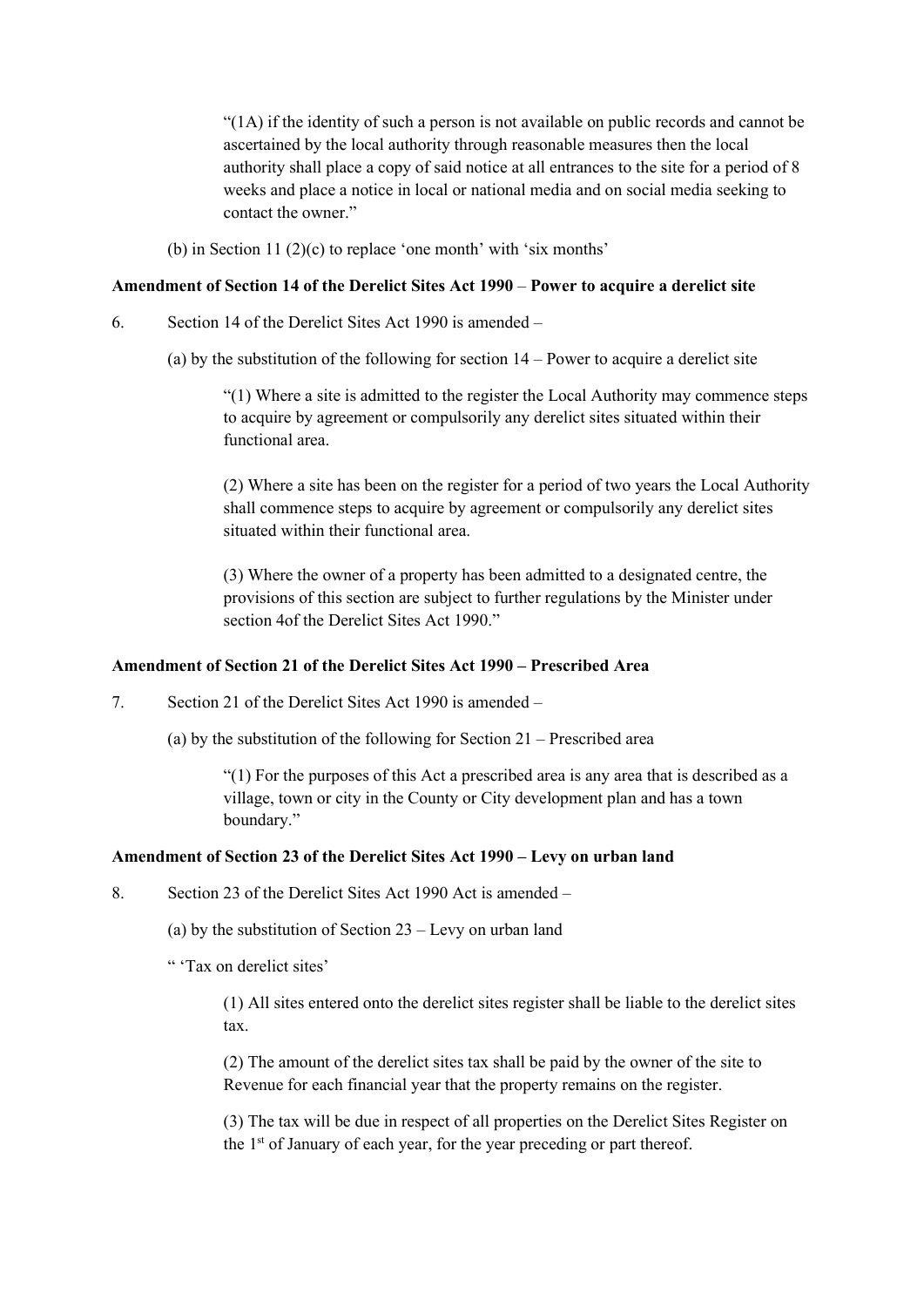(4) The amount of the tax shall be such amount as is equal to at least 7% of the market value of the site concerned.

(5) Where an amount of derelict sites tax is unpaid for a period beginning two months after the date on which it is demanded, the person liable to pay the amount shall pay simple interest, determined by Revenue at an appropriate level for each month or part of a month that the tax remains unpaid.

(6) A liable person who proposes to sell a derelict site shall, before the completion of the sale of the derelict site agree to terms to pay to the Revenue Commissions the derelict sites tax and accrued interest, if any, which is due and payable in respect of that derelict site.

(7) All monies collected by Revenue under the Derelict Sites Tax shall be re-paid to the Local Authority in which functional area the site is located and used to fund the objectives of the Affordable Housing Act 2021.

(8) Where the owner of a property has been admitted to a designated centre, the provisions of this section are subject to further regulations by the Minister under section 4 of the Derelict Sites Act 1990."

### **PART 3**

#### **AMENDMENT OF THE FINANCE (LOCAL PROPERTY TAX) ACT 2012**

# **Amendment of Section 3 of the Finance (Local Property Tax) Act 2012 – Meaning of a relevant residential property**

- 9. Section 3 of the Finance (Local Property Tax) Act 2012 is amended
	- (a) in Section 3 by the insertion of the following section after Section 3:

"(3A) A relevant residential property for the purposes of a Vacant Homes Tax will be a residential property that has been unoccupied for at least 180 days of the previous calendar year, by either the owner or tenants of the property.

The following exemptions to the tax apply, where documentary evidence can be provided to prove the relevant residential property was unoccupied for the following reasons:

- (i) The property is a principal private residence
- (ii) Death of owner
- (iii) The property is used as a holiday home
- (iv) The property has been undergoing redevelopment or a major renovation
- (v) The owner is in care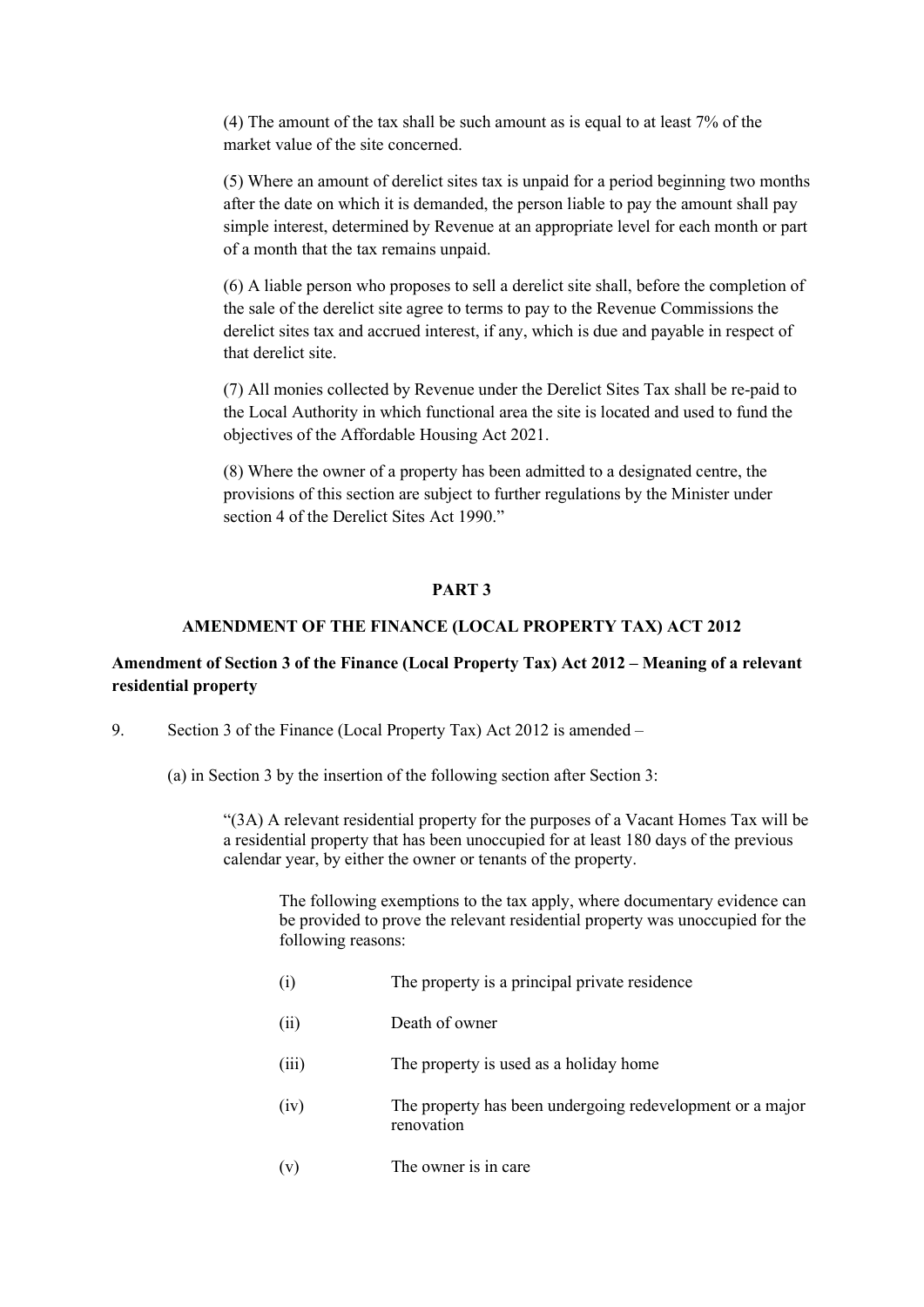- (vi) Occupancy in another jurisdiction was required for employment reasons
- (vii) A transfer of the property is in process
- (viii) The property is under a court order, court proceedings or subject to a governmental authority order prohibiting occupancy
- (ix) There is limited use of or prospects for the property due to the size, shape, location or other inherent limitation"

## **Amendment of Section 17 of the Finance (Local Property Tax) Act 2012 – Amount of local property tax**

- 10. Section 17 of the Finance (Local Property Tax) Act 2012 is amended
	- (a) in Section 17 by the insertion of the following subsection after subsection (4)

"(5) The amount of the tax to be charged on a Vacant Home as defined in Section 3A will be set at 3% of the valuation of the property as set out in Section 14."

# **Insertion of new Section ´Application of Part 14 (Offences and Penalties) to Vacant Property Tax´ into the Finance (Local Property Tax) Act 2012**

11. The Finance (Local Property Tax) Act 2012 is amended by the insertion of a new Section 'Application of Part 14 (Offences and Penalties) to Vacant Property Tax' after Section 150 –

> "(150A) In respect of non deduction of the Vacant Property Tax where relevant, failure to remit Vacant Property Tax where relevant or to submit a return to the Revenue Commissioners where relevant, the offences and penalties as set out in Sections 145- 150 of the Finance (Local Property Tax) Act 2012 will apply."

### **Insertion of new Section 'Monies Raised by Vacant Property Tax' in The Finance (Local Property Tax) Act 2012**

12. The Finance (Local Property Tax) Act 2012 is amended by the insertion of a new subsection 'Monies raised by the Vacant Property Tax' after Section 159 –

> "(160) All monies collected by Revenue under the Vacant Homes Tax are to be re-paid to the Local Authority in which functional area the site is located and used to fund the objectives of the Affordable Housing Act 2021."

## **PART 4**

# **AMENDMENT OF OTHER ACTS**

## **Amendment of section 4 of the Building Control Act of 1990 – Dispensation or relaxation of building regulations**

13. Section 4 of the Building Control Act of 1990 is amended -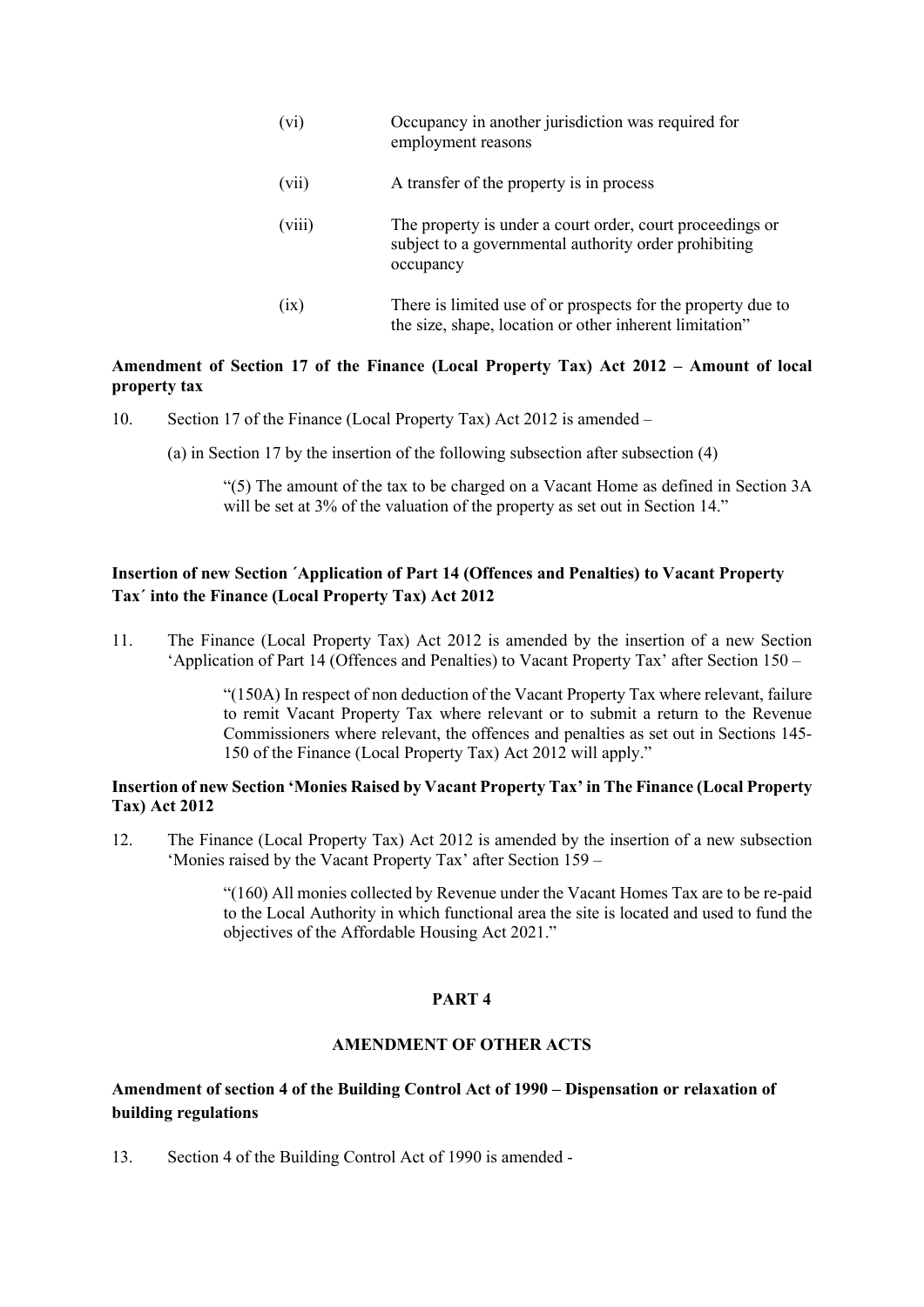#### (a) in Section 4 by the insertion of the following subsections after subsection (5):

"(6) (a) (i) the planning authority shall arrange for a pre-application consultation whereby all applicants that request their application to be considered as an 'm, n or o development', and seek to have their application processed through the Town Centres First applications process, may make an initial submission to the planning authority pre-application consultation, which will decide within 2 weeks of hearing this submission, whether or not all development applications can be processed through the Town Centres First applications process for exempted developments;

(ii) any submission to the pre-application consultation shall be made in person by the owner or agent with drawings, specifications and other details as appropriate in duplicate showing how the proposed material alterations and material change of use shall comply with the requirements of the Building Regulations;

(iii) in order to be considered under this section, an applicant must submit all documentation to the building control authority which will decide whether the development is an 'm, n or o exempted development';

(iv) where a Town Centres First application is successful in its pre-application consultation, a written submission can be made to the Town Centres First applications process within 6 months of the preapplication consultation,

(6) (b) (i) where a building owner or their agent elects to follow the process in this section, the change of use or partial change of use to residential use of any existing building of four or fewer storeys in height and the material alterations ancillary to such change of use are hereby exempted from the requirements at Parts III, IIIA, IIIB, IIIC and IV of the Building Control Regulations (as amended);

(ii) where a building owner or their agent elects to, and is approved to, follow the process in this section, the Town Centres First office will issue a 'works permit' that replaces a fire safety certificate and a disability certificate and verifies compliance with other parts of the Building Regulations;

(iii) the 'works permit' will include conditions where appropriate and requirements for one or more site visits by an authorised person from the Town Centres First application panel;

(iv) the 'works permit' will be uploaded in electronic format to the Building Control management system by the building owner or their agent in conjunction with a short form commencement notice in an expedited approval no less than 2 days before commencing works;

(v) the 'works permit' is to be displayed publicly in clear sight outside the building for the duration of the works;

(vi) before signing the 'works permit' the authorised person shall—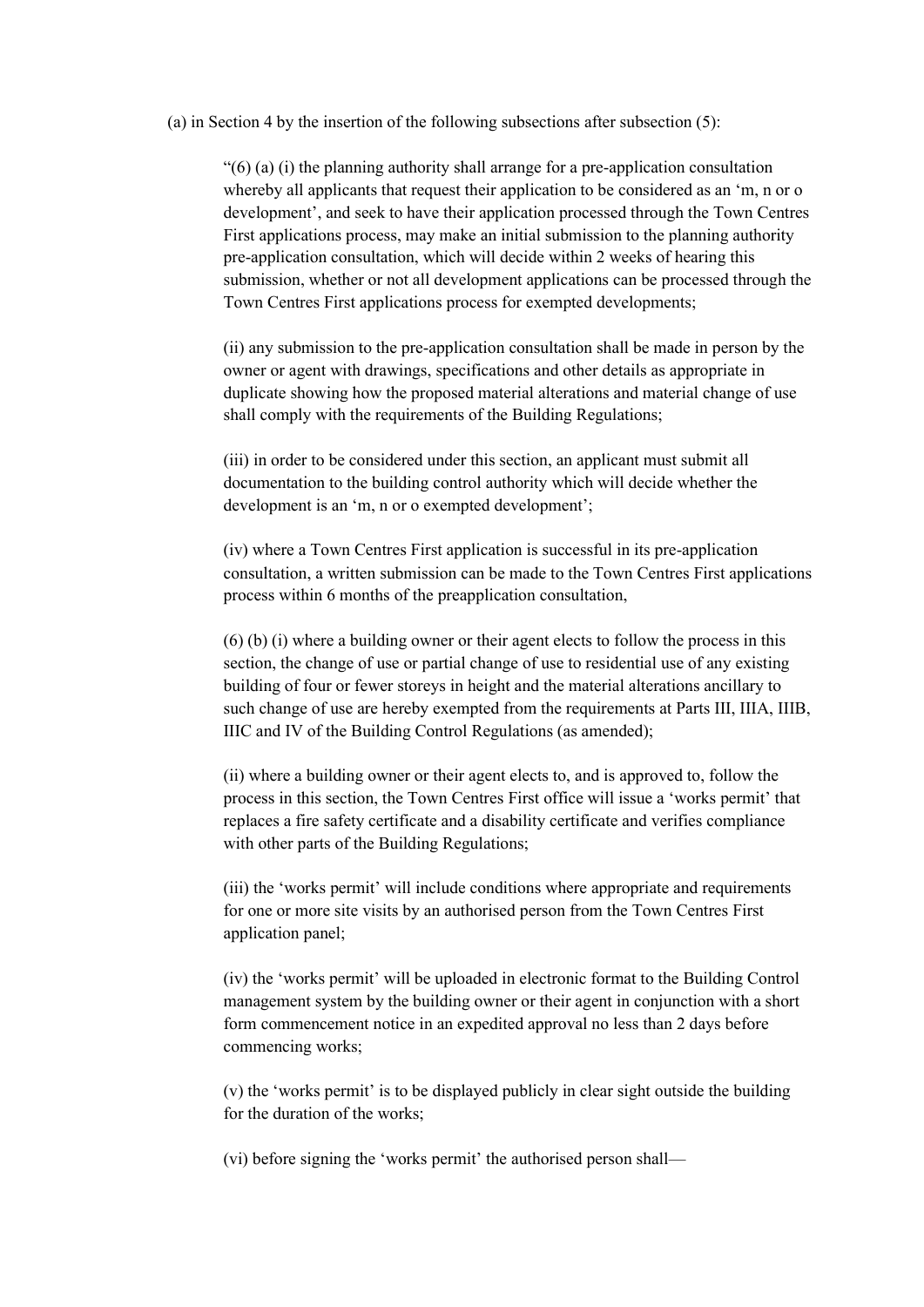(I) take reasonable care in forming their opinion that the construction of the dwelling, common area and route to place of safety conform to the approved plans and with the checklist under this section, and

(II) confirm the checklist and that the building is appropriate for habitation;

(vii) the authorised person is a person who is  $-$ 

(I) independent of the building owner or their agent, and

(II) is not an employee of the local authority or another public body, must be placed on a list of authorised persons, the specifications for which shall be determined by guidelines issued to the planning authorities by the Minister;

(viii) where the authorised person does not confirm the checklist the building owner or their agent may apply for a repeat inspection after the necessary works have been completed;

(ix) if a repeat inspection is failed the entire application will be deemed unsuccessful and the building owner or their agent will be deemed ineligible to follow the Town Centres First applications process in respect of the same development and will have to submit future applications in respect of the same development via the normal planning and building control process,

(6) (c) (i) where a building owner elects to follow the Town Centres First application process the requirements of the technical documentation of the Building Regulations shall be amended in specific parts by this Act;

(ii) the Department shall draft and publish revised technical guidance documents to accompany each part of the Building Regulations indicating how the amended requirements detailed in the Technical Guidance Document on retrofitting existing buildings can be achieved in practice;

(iii) adherence to the approach outlined in the associated technical guidance documents is regarded as evidence of compliance with the requirements of the relevant part of the Building Regulations;

(iv) primary responsibility for compliance with the requirements of the Building Regulations rests with the designers, builders and owners of buildings;

(v) the authority shall take reasonable steps and care in forming its opinion that the design of the dwelling, the related common area and the route to a place or places of safety comply with the requirements of the Second Schedule to the Building Regulations including the amendments to the Building Regulations made by this Act but the authority shall not be liable to any person in respect of any noncompliance which is subsequently found or alleged;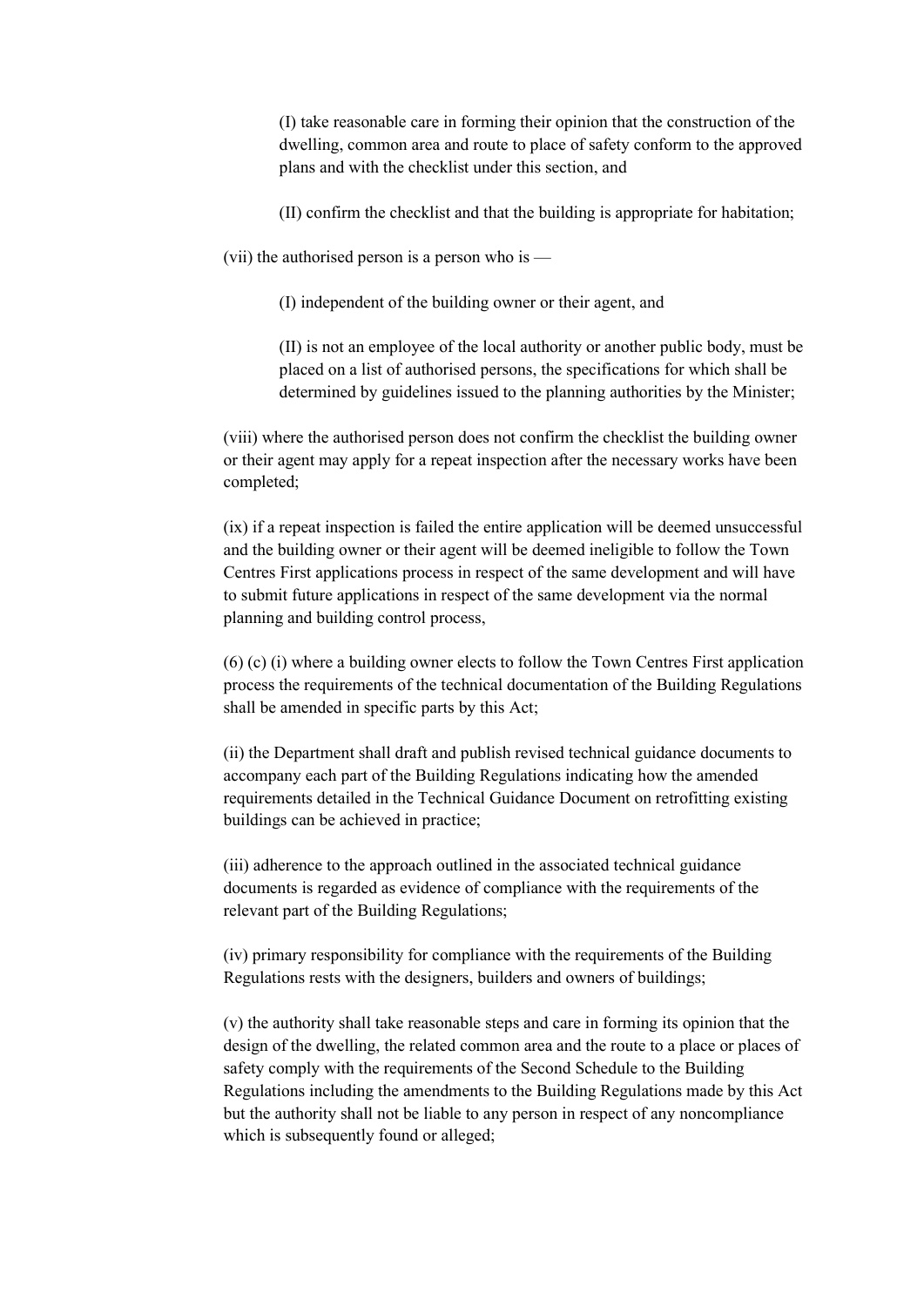(vi) the statutory duties of building owners, designers and builders in respect of compliance with the requirements of the Building Regulations remain unchanged as per the Building Control Act 1990 (as amended) and the Building Control Regulations,

 $(6)$  (d) (i) where a building owner or their agent elects and qualifies to have applications processed through the Town Centres First applications process the same requirements of the Building Regulations shall apply except where outlined in this Act;

(ii) for a building owner or their agent that apply through the Town Centres First applications process, the Town Centres First application panel shall review the applicant's proposals for compliance with the requirements of the Second Schedule to the Building Regulations (S.I. No. 9 of 2014), taking on board all requests for an exemption that may be granted under section 4 or 5 of the Building Control Act 1990 and specifications as determined by the Minister;

(iii) the Town Centres First applications process for building applications shall provide for an expedited building control application and approvals process;

(iv) in all Town Centres First applications process for building applications the applicant shall make a submission in person with drawings, specifications and other details as appropriate in duplicate showing how the proposed material alterations and material change of use shall comply with the requirements of the Building Regulations;

(v) where the planning authority is satisfied that designs shown on the submitted plans and particulars comply with the requirements of the Building Regulations, it shall stamp and retain one set of drawings and return a set of those plans to the applicant;

(vi) the building owner or agent shall pay the planning authority an assessment fee, to be determined by the planning authority with guidance from the Minister, for every dwelling to be provided;

(vii) where the Town Centres First application panel approves all applications through the Town Centres First applications process for building applications, the planning authority may issue a commencement notice to allow construction works to begin within two working days subject to satisfactory completion of all inspections by the authorised person."

# **Amendment of Section 4 (1) of the Planning and Development Act 2000 – Exempted development**

14. Section 4 of the Planning and Development Act 2000 is amended –

(a) in Section 4 (1) by the insertion of the following paragraphs after paragraph  $(l)$ :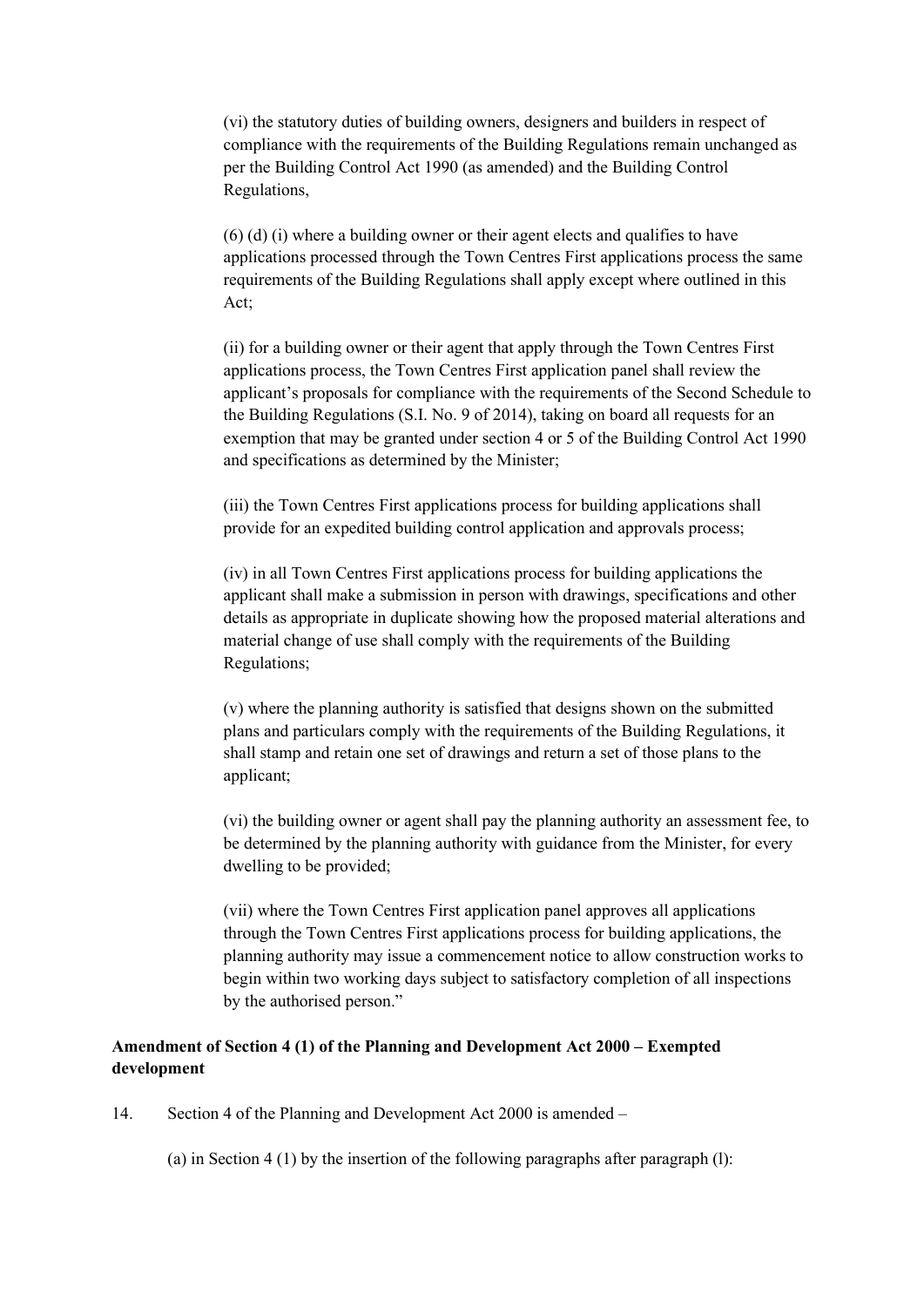"(m) development consisting of the change of use or partial change of use of any existing building where the height of the top storey is no more than 10 metres above ground level from any use other than residential to residential use and the works ancillary to such change of use, subject to conditions and limitations to be determined by the Minister, including a section 5 declaration under the Planning and development Act 2000 from the planning authority via the Town Centres First application process;

(n) development consisting of the carrying out of works for the maintenance, improvement or other alteration and provision of escape windows and doors of any structure for the purposes of residential use of any older structure, subject to conditions and limitations to be determined by the Minister and including a section 5 declaration under the Planning and Development Act 200 from the planning authority via the Town Centres First application process;

(o) development consisting of the sub-division of any existing dwelling to provide two or more new dwellings, subject to conditions and limitations to be determined by the Minister and including a section 5 declaration under the Planning and Development Act 2000 from the planning authority via the Town Centres First applications process."

## **Amendment of Section 5 of the Planning and Development Act of 2000 – Declaration and referral on development and exempted development**

15. Section 5 of Planning and Development Act of 2000 is amended –

(a) in Section 5 by the insertion of the following after subsection (8)

" $(9)$  (a) (i) a planning authority shall establish an application approval process for any development specified in section  $14 \text{ (m)}$  (n) and (o) (as inserted by this Act), which will be known as the 'Town Centres First applications process' and will assign a body of staff to administer the application process to be known as a 'Town Centres First application panel';

(ii) any applications for an '(m), (n) or (o) development' will be applied for and approved through the Town Centres First applications process, unless the applicant opts to have their development processed under Section 34 of the Planning and Development Act 2000, in which case these developments will not be exempt for the purposes of the Planning and Development Act 2000 or Building Control Act 1990;

(iii) planning and development regulations may be amended by the Minister to allow for planning authorities to verify a development application meets the criteria of an '(m), (n) or (o) development' as is provided under this section in a defined timeframe;

(iv) the Minister can decide to exempt particular planning authorities from the requirements of this section, if advice is given by a local authority that there is no demand for an expedited building control application process within their functional area;